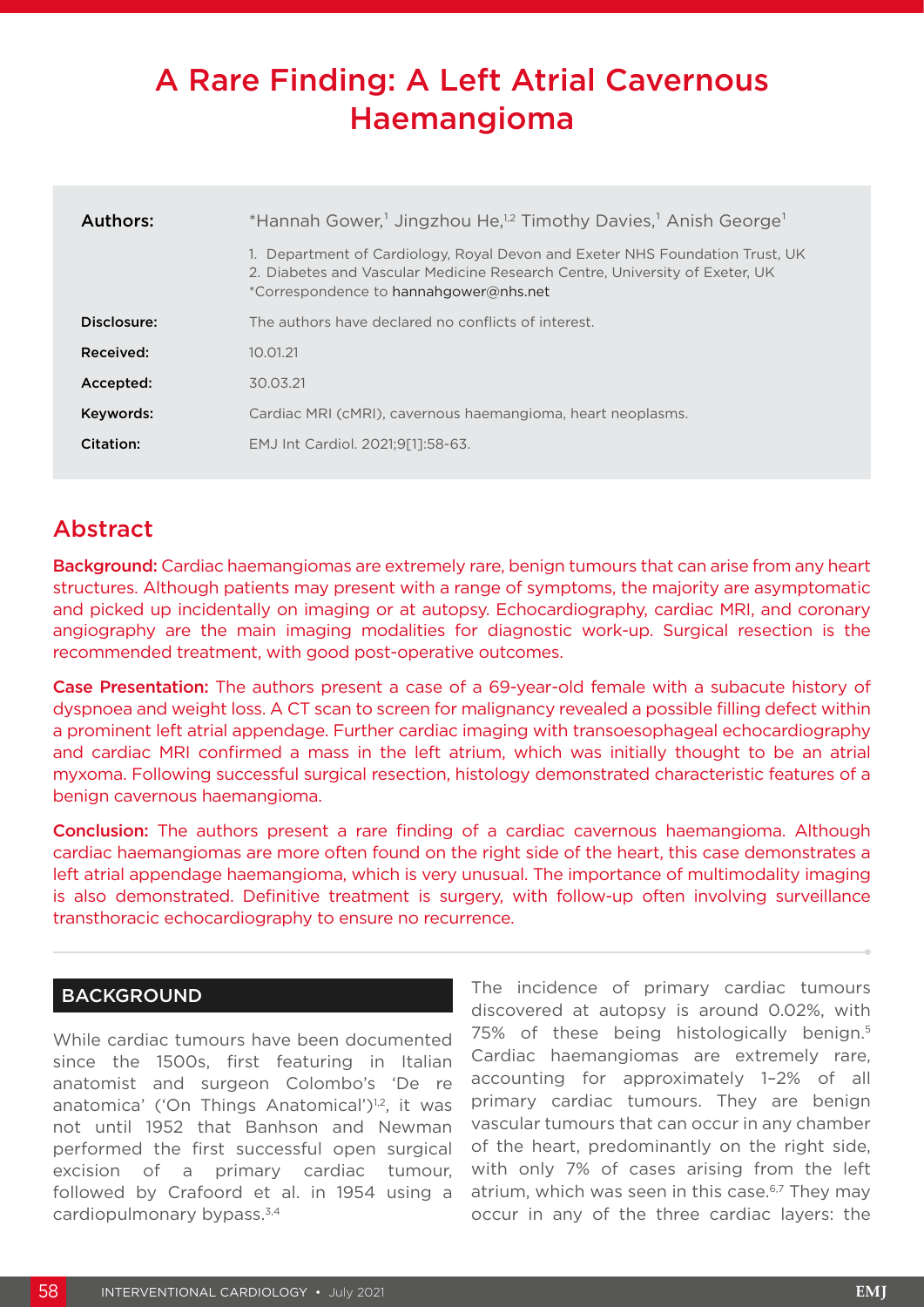endocardium, myocardium, and pericardium. They are rarely found in the intra-atrial septum, intraventricular septum, or on the valves.

Cardiac haemangiomas are characterised microscopically by benign proliferative endothelial cells lining blood vessels, with increased vascularisation.6 They are classified into three subgroups, according to histological appearances: cavernous (composed of vessels with wide lumens), capillary, and arteriovenous malformations (angiodysplasias).8,9

As patients are commonly asymptomatic, cardiac haemangiomas are often discovered incidentally on imaging or revealed during autopsy. However, depending on the anatomical location of the tumour, patients can present with breathlessness, congestive heart failure, chest pain, syncope, pericardial effusion, and valve stenosis. Although benign histologically, if left untreated, cardiac haemangiomas can rupture or give rise to conductive and haemodynamic abnormalities, resulting in significant morbidity and mortality.<sup>10</sup> Therefore, surgical resection is the treatment of choice. There are case reports of conservative management approaches without obvious major complications in adults where resection was deemed too high-risk.<sup>11,12</sup>

#### CASE PRESENTATION

A 69-year-old female was referred by her general practitioner to an elderly care clinic with worsening exertional dyspnoea and fatigue for 3 months. She also reported an unexplained 3 kg weight loss in the same period, with no change in her lifestyle to account for this. Her exercise tolerance was unlimited on flat ground; however, she could only complete a flight of stairs at a slow pace, being limited by fatigue and breathlessness.

Her past medical history included chronic obstructive pulmonary disease, breast fibroadenoma, kidney stones, solitary lipoma removal, and a recent diagnosis of paroxysmal atrial fibrillation. She was an ex-smoker (20 pack-years) and had a family history of diabetes and stroke. Her medication history included lansoprazole, inhaled tiotropium, inhaled budesonide and formoterol fumarate, inhaled salbutamol, and flecainide. Physical examination was normal, with a blood pressure

of 137/80 mmHg and a regular heart rate of 67 beats per minute.

#### INVESTIGATIONS

Baseline investigations demonstrated normal renal function, full blood count, C-reactive protein, plasma viscosity, bone profile, CA125, liver function, thyroid function, vitamin B12, and folate. Her ferritin was only mildly raised at 167 μg/L. Chest X-ray showed emphysematous changes.

A CT scan of the chest, abdomen, and pelvis to screen for malignancy demonstrated a prominent atrial appendage, with a possible filling defect (Figure 1A). There was no evidence of lymphadenopathy. Given the recent diagnosis of atrial fibrillation, the mass was initially considered to be a thrombus. Transoesophageal echocardiography (Figure 1C) did not clearly show the left atrial appendage (LAA) as it appeared either compressed externally or largely replaced/full of a mass. The mass appeared heterogeneous and larger than her CT at 39x60 mm. There was no obvious invasion into surrounding structures and one view showed flow within. There were no other structural abnormalities.

She went on to have a cardiac MRI (cMRI; Figure 1D). This showed a mass originating from within the LAA and measuring approximately 50x35 mm, with no invasion beyond this. There was homogeneous signal on T1-weighted sequences, some heterogeneity on T2-weighted sequences, and hyperintensity on T2 short tau inversion recovery (fat saturation) sequences (Figure 2). Real-time imaging during gadolinium administration suggested some perfusion but not extremely brisk. In the early phase following gadolinium there was heterogeneity, with some uptake and other areas which appeared avascular. There was no significant compression of other cardiac or vascular structures. The mass most likely represented a LAA myxoma with possible thrombus.

Given her progressive dyspnoea and the potential risk of life-threatening complications such as embolism and arrhythmia, she was referred for surgical excision of the LAA mass.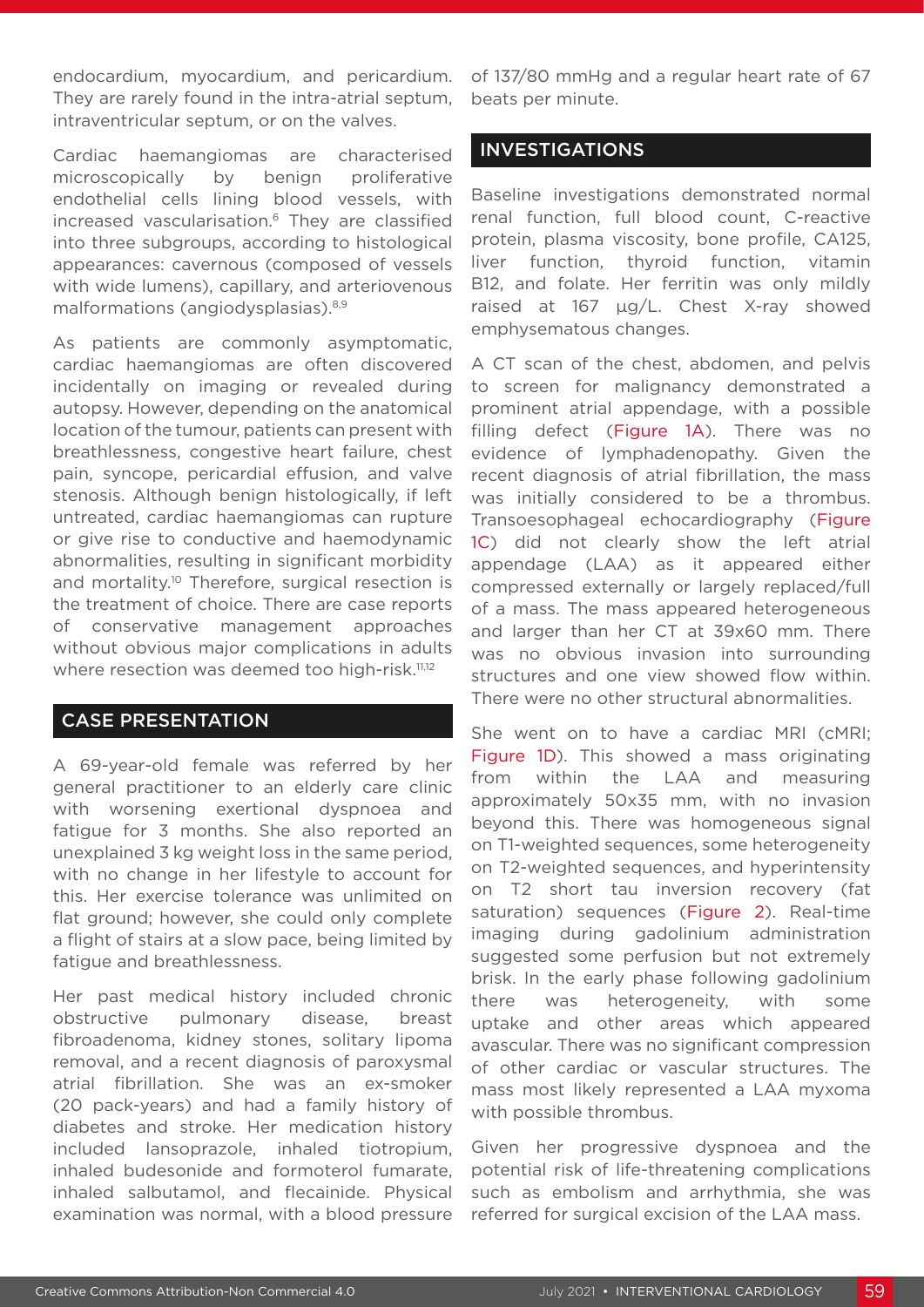

Figure 1: Imaging modalities, with cardiac mass highlighted by red arrow. A) Transverse section on CT; B) right anterior oblique cranial view on angiography showing neovascular formation supplying haemangioma; C) transoesophageal echocardiography with 3D imaging showing a left atrium mass; D) sagittal section on cardiac MRI.



Figure 2: T2 STIR MRI images with fat suppression. A) Transverse section; B) sagittal section. STIR: short tau inversion recovery.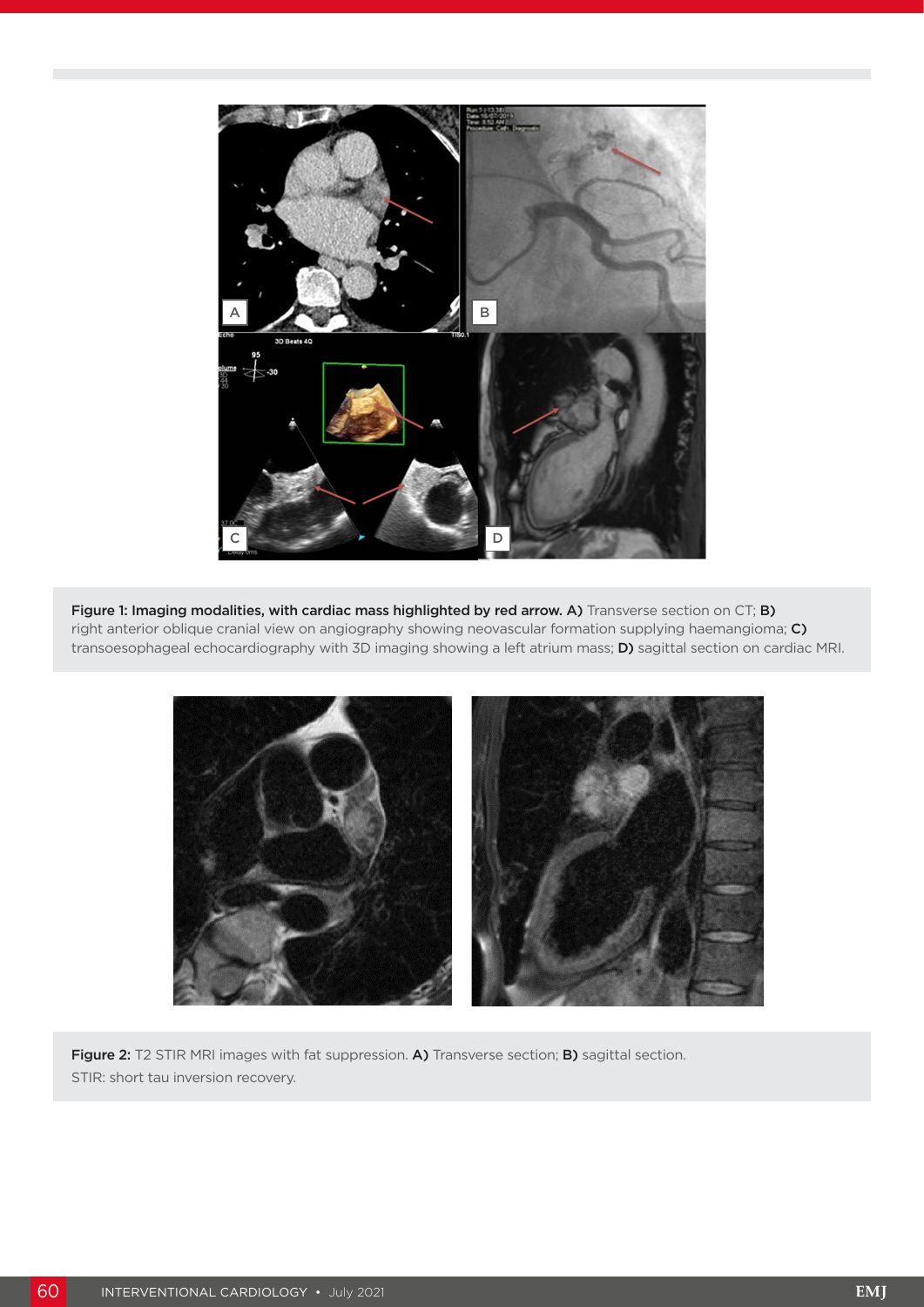She subsequently underwent coronary angiography as a work-up for surgery. This demonstrated normal coronary arteries and a vascular blush through the tumour (Figure 1B).

### TREATMENT

She underwent surgical resection, and histology demonstrated sections of atrium containing a well-circumscribed lesion, comprising multiple thick- and thin-walled blood-filled vascular channels, with foci of papillary endothelial hyperplasia. There was no evidence of atypia or necrosis. The histological findings were characteristic of a benign cavernous haemangioma.

Following surgery, she was repatriated to the local district general hospital for postoperative rehabilitation, which was complicated by hospital-acquired pneumonia requiring intravenous antibiotics and pulmonary oedema requiring treatment with intravenous administration of furosemide.

In a 3-month follow-up clinic she reported a reduction in peripheral limb oedema but ongoing breathlessness and chest tightness. This was attributed to resolving pleural effusions and chronic obstructive pulmonary disease. Unfortunately, the patient developed recurrent chest infections and is under the respiratory team for further follow-up. A 1-year follow-up transthoracic echocardiogram demonstrated no recurrence of the haemangioma.

#### **DISCUSSION**

Cardiac haemangiomas are rare benign cardiac tumours that are histologically like that of their extracardiac counterparts. They develop from proliferation of endothelial cells and pericytes. As mentioned previously, they can be divided into three subgroups: cavernous, capillary, and arteriovenous malformations. The histological appearances of the capillary subgroup demonstrate a myxoid matrix with capillary-sized vessels, endothelial cells, pericytes, and fibroblasts. The cavernous pattern consists of large, dilated vascular spaces with either thick or thin walls. Lastly, the arteriovenous pattern is characterised by

heterogeneous dysplastic vessel types with muscularised vessels or irregular, thickened wall diameter and, on occasion, containing fibrous and fat tissue. However, cardiac haemangiomas may be a combination of the three patterns. Immunohistochemistry can reveal expression of typical endothelial markers including CD31, CD34, and factor VIII.

Cardiac haemangiomas, including cavernous haemangiomas, are generally sporadic in nature and can be found in all areas of the heart but rarely in the epicardium or valves.<sup>9,13</sup> The authors' case demonstrated a cardiac haemangioma in the LAA, which is very rare. Han Y et al.<sup>14</sup> reviewed 56 cases and found that most cardiac haemangiomas were found on the right side of the heart, with 7% seen in the left atrium. Cardiac cavernous haemangiomas are slightly more commonly seen in females and can occur at any age.<sup>10</sup>

There are several cardiac imaging modalities available for the work-up of a suspected cardiac tumour, each with varying benefits and limitations (Table 1). Transthoracic echocardiography is an effective, non-invasive investigation with a sensitivity of 93% and is particularly useful in diagnosing tumours within the ventricles. Transoesophageal echocardiography provides a slightly more effective diagnostic modality, particularly for tumours within the atria  $(97\% \text{ sensitivity})$ .<sup>13</sup> Echocardiography in general can be utilised to assess size, morphology, attachments to adjacent structures, extension, and haemodynamic effects and can improve intracavity definition, assess vascularity, and exclude thrombus. CT is established in its use to assess chest and lung tissue and corresponding vascular structures, assess masses involving the coronaries, and exclude coronary artery disease and calcified masses. PET can be useful for differentiating between benign and malignant lesions, staging malignancies, optimising biopsy location, and planning radiotherapy in certain circumstances. cMRI is considered the gold standard imaging modality for assessing possible cardiac tumours. It is non-invasive and produces high-resolution images without using ionising radiation.<sup>15</sup>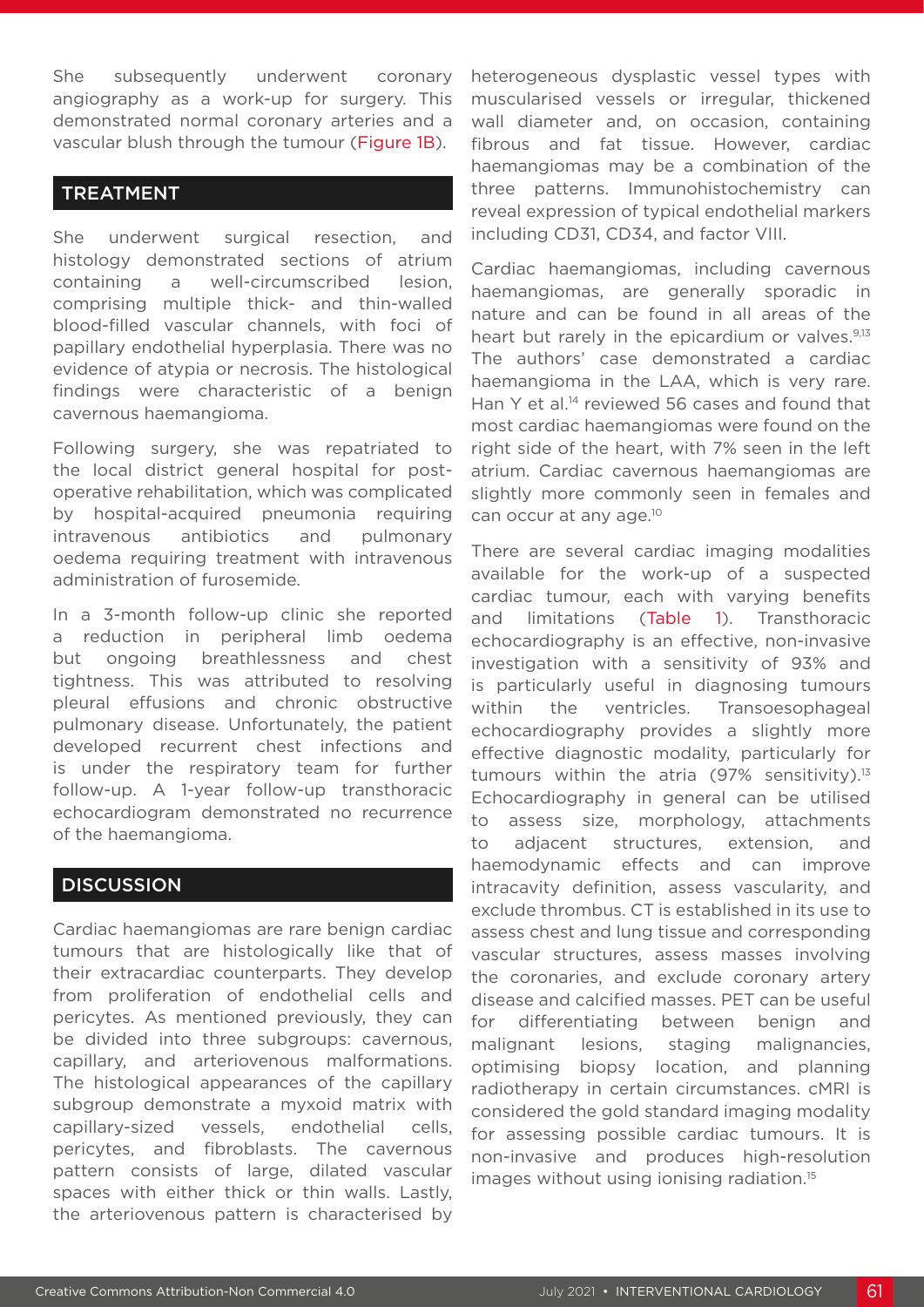Table 1: Advantages and disadvantages of different imaging modalities for assessment of a suspected cardiac tumour.

| <b>Imaging Modality</b> | <b>Advantages</b>                                                                                                                                                                                                             | <b>Disadvantages</b>                                                                                                                                                                                                                                                                                                                                                                                                               |
|-------------------------|-------------------------------------------------------------------------------------------------------------------------------------------------------------------------------------------------------------------------------|------------------------------------------------------------------------------------------------------------------------------------------------------------------------------------------------------------------------------------------------------------------------------------------------------------------------------------------------------------------------------------------------------------------------------------|
| <b>TTE</b>              | Non-invasive<br>93% sensitivity<br>More effective for the evaluation of<br>ventricle-based tumours<br>Real-time observation<br>Does not require contrast material or<br>radiation exposure<br>Low cost and portable           | Less specific than MRI in soft<br>tissue characterisation, including<br>differentiation between tumour and<br>thrombus<br>Image quality affected by body<br>habitus and lung pathology (e.g.,<br>emphysema)<br>Tumour size may be difficult to<br>quantify<br>Tumour origin, such as from the<br>superior vena cava or branch<br>pulmonary vessels, may not be<br>identifiable<br>Limited assessment of extracardiac<br>structures |
| <b>TOE</b>              | 97% sensitivity<br>Good views of the atria and LAA<br>Real-time observation<br>Does not require contrast material or<br>radiation exposure<br>Effective in differentiating structural<br>features, such as site of attachment | Invasive procedure<br>Less specific than MRI in soft tissue<br>characterisation<br>May require sedation or general<br>anaesthetic<br>Limited assessment of extracardiac<br>structures                                                                                                                                                                                                                                              |
| CT                      | Non-invasive<br>Allows assessment of nearby<br>structures<br>Exclusion of coronary artery disease<br>and calcified masses<br>Fast acquisition times<br>Cancer staging                                                         | Radiation exposure<br>Risk of contrast-induced nephropathy<br>Less effective than MRI at evaluating<br>soft tissue structures                                                                                                                                                                                                                                                                                                      |
| PET                     | Non-invasive<br>Differentiating benign and malignant<br>lesions, especially when combined<br>with MRI<br>Biopsy location and radiotherapy<br>planning                                                                         | Can lack anatomical information<br>Small tumours may not be detectable<br>Involves a radioactive element<br>Limited availability in some centres<br>Affected by blood sugar levels and<br>oral intake timings                                                                                                                                                                                                                      |
| <b>cMRI</b>             | Non-invasive<br>High-resolution images<br>Does not use ionising radiation<br>Gold standard for evaluation for<br>possible cardiac tumours<br>Evaluating tumour vascularity                                                    | Requires contrast material<br>Long acquisition times<br>Limited availability<br>Contraindications include<br>claustrophobia and older generation<br>cardiac devices                                                                                                                                                                                                                                                                |
| Coronary angiography    | Assessment of coronary artery disease<br>prior to surgical intervention<br>Can demonstrate tumour blood flow                                                                                                                  | Invasive with risk of complications<br>Limited assessment of tumour size,<br>structure, and extension                                                                                                                                                                                                                                                                                                                              |

cMRI: cardiac MRI; LAA: left atrial appendage; PET: positron emission tomography; TOE: transoesophageal echocardiography; TTE: transthoracic echocardiography.